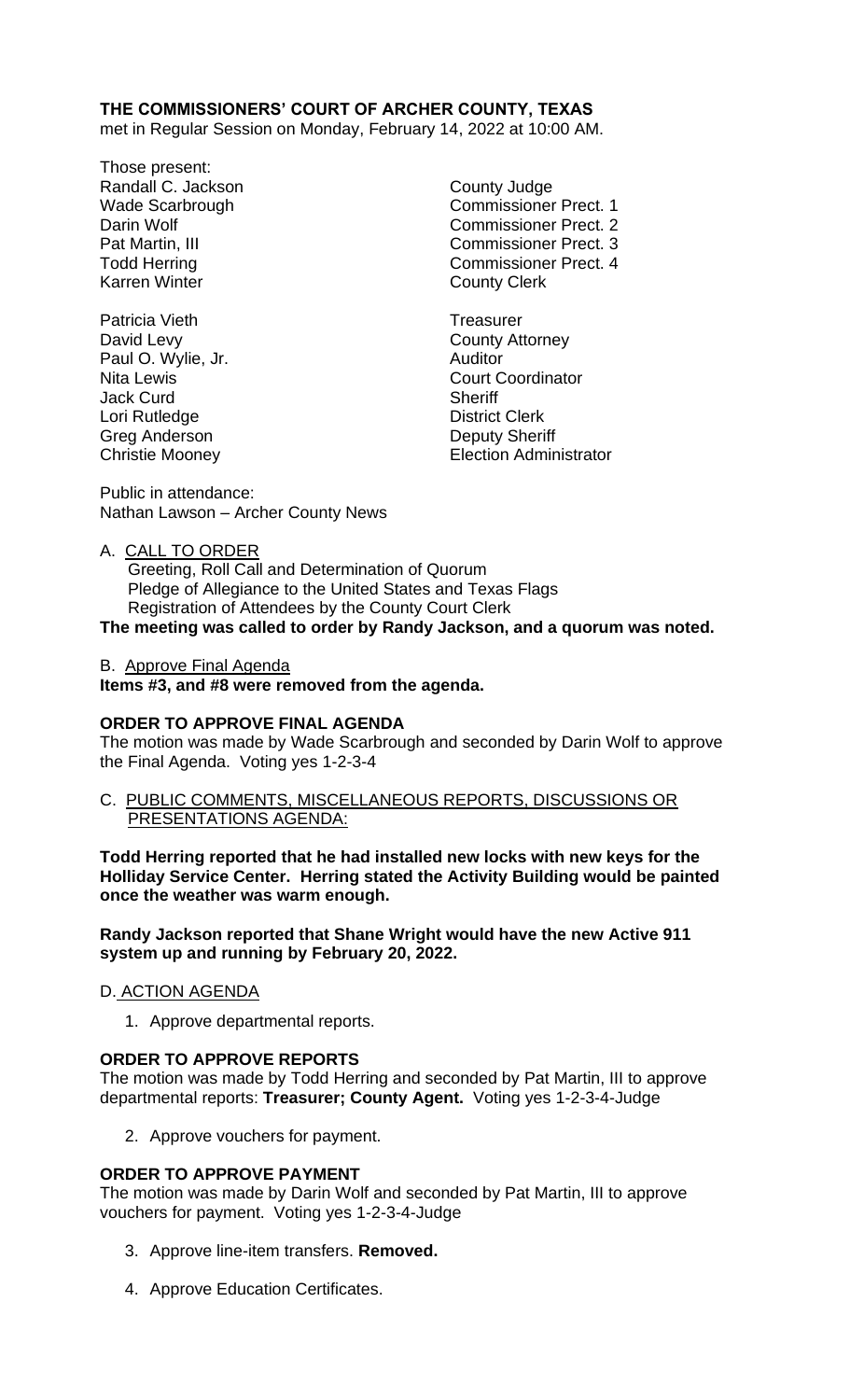# **ORDER TO APPROVE CERTIFICATES**

The motion was made by Todd Herring and seconded by Wade Scarbrough to approve Education Certificates: **Lori Rutledge; Karren Winter; Scott Hammel; Jack Curd; Chelsea Fowler; Makayla Hall; Kelly Perry; Jack Monroe; Jay Franklin; Chase Allison; Heather De La Rosa; Diana Patterson; Whitney Johnson; Dale Richey; Justin Coleman; Greg Anderson; Justin Galliton, Brandon Mason; Will Hale; Randall Quick.** Voting yes 1-2-3-4-Judge

5. Approve Publisher's Certificates.

## **ORDER TO APPROVE CERTIFICATES**

The motion was made by Randy Jackson and seconded by Pat Martin, III to approve Publisher's Certificates. Voting yes 1-2-3-4-Judge

6. Approve Minutes from previous month – January, 2022.

### **ORDER TO APPROVE MINUTES**

The motion was made by Todd Herring and seconded by Pat Martin, III to approve minutes from January, 2022. Voting yes 1-2-3-4-Judge

**7.** Racial Profiling Report presented by Archer County Sheriff Jack Curd. **Jack Curd presented the Racial Profiling Report to the Court.**

| <b>Racial Profile Data</b>    | #of Stops | % of Stops |
|-------------------------------|-----------|------------|
| Male                          | 488       | 64.98%     |
| Female                        | 263       | 35.02%     |
| Alaska Native/American Indian | 5         | 0.67%      |
| Asian/Pacific Islander        | 5         | 0.67%      |
| <b>Black</b>                  | 42        | 5.59%      |
| White                         | 626       | 83.36%     |
| Hispanic/Latino               | 73        | 9.72%      |

- 8. Consider and/or take action on the IT Software Budget for the 97<sup>th</sup> District Court. **Removed.**
- 9. Consider and/or take action on Applications/Permits for Culvert & Mailbox Installation. **Wade Scarbrough discussed number of houses being built in his precinct. Scarbrough reported that he was seeing culverts being placed before he even knew that they were building a new home. He would like the Court to combine all the applications for culverts and mailboxes into one resolution.**

#### **ORDER TO TABLE APPROVING APPLICATIONS/PERMITS**

The motion was made by Wade Scarbrough and seconded by Pat Martin, III to table approving Applications/Permits for Culvert & Mailbox Installation. Voting yes 1-2-3-4

**10.**Consider and/or table approving the Master Agreement between 'Hart InterCivic Inc' and 'Archer County' in regards to Election Equipment. **Christie Mooney discussed the agreement for new Election Equipment. David Levy reported that he had reviewed the Master Agreement and did not see any issues with the agreement. Randy Jackson reminded the Court that the process of purchasing new Election Equipment had been discussed in the budget process for the last two years.**

## **ORDER TO APPROVE AGREEMENT**

The motion was made by Pat Martin, III and seconded by Wade Scarbrough to approve Master Agreement between Hart InterCivic Inc. and Archer County in regards to Election Equipment. The price of the Election Equipment is \$312,044.00. The County received a discount for \$103,566.00 from Hart InterCivic, a grant in the amount of \$120,000.00 leaving a balance of \$90,752.89. Voting yes 1-2-3-4-Judge